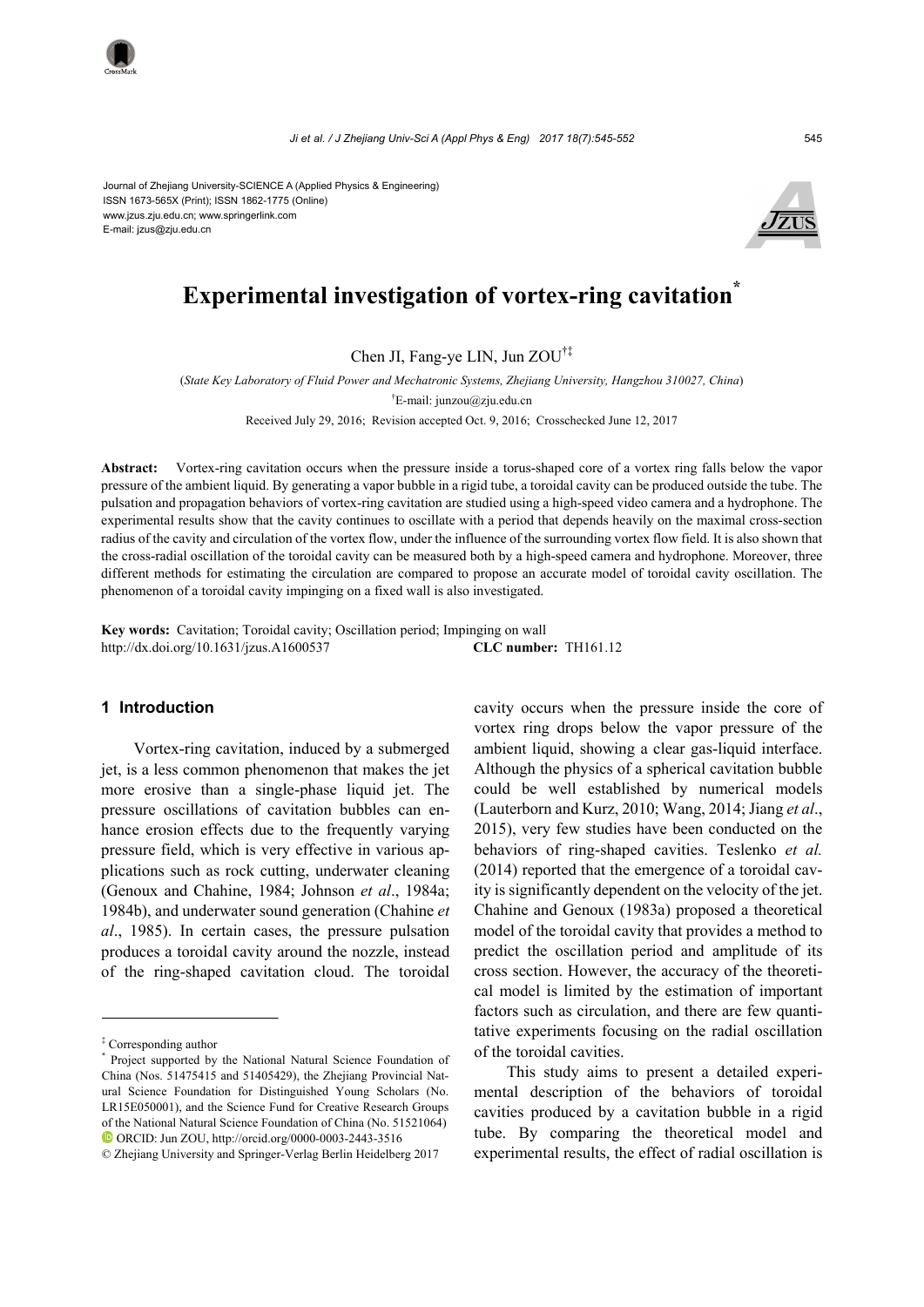addressed. A simple revision of the circulation model is proposed, leading to a better prediction of the oscillation period. In addition, the phenomenon of a toroidal cavity impinging on a wall is investigated.

# **2 Experimental setup**

A schematic diagram of the experimental setup is shown in Fig. 1. A circuit is used to induce a low-voltage electric spark in a transparent cylindrical tube immersed in tap water (Xu *et al*., 2014; Hu *et al*., 2016a; 2016b), to generate a cavitation bubble in the tube. One open end of the tube is blocked by a silica gel plug pierced by electrodes, which encourages the formation of a toroidal cavity around the other open end. The behavior of the cavity is recorded by a high-speed camera (FASTCAM-ultima APX, San Diego, USA) fitted with a Nikkor 60-mm microlens, at a speed of 24000 or 8000 frames per second for a large frame. Our experimental data are thus divided into two parts: high-speed image data with a resolution of 0.077 mm/pixel for free oscillation experiments and low-speed but large-frame image data with a resolution of 0.101 mm/pixel for wall impingement experiments. Backlight is produced by a highintensity light-emitting diode (LED) lamp covered by a diffuser (Hu *et al*., 2016a; 2016b). All the experiments are conducted at atmospheric pressure, and the laboratory temperature is maintained at  $(25\pm2)$  °C. The density of the liquid  $\rho$  is 997 kg/m<sup>3</sup>, and the surface tension  $\sigma$  is 0.073 N·m. Three types of tubes are employed in the experiments, with inside diameters  $D_t$  of 4.12, 5.20, and 6.20 mm and outside diameters of 6.15, 7.90, and 8.90 mm, respectively, and the length of all tubes is 45 mm. The distance from the spark generation point to the end of the tube varies from 15 mm to 25 mm.

For the wall impingement experiments, the tube is placed perpendicular to an acrylic wall at a distance of 100–150 mm. In addition, a hydrophone with a resolution of 100000 Hz is used to obtain a comprehensive understanding of the toroidal cavity from its generation to its dissipation near the wall. Soundabsorbing foam is pasted on the wall of the tank (not including the photo-recording region) to reduce the disturbance caused by reflection.

The cavity in the experiments is affected by Rayleigh instability, leading to a slight distortion of the cavitating ring, as shown in Fig. 2a. In this study, the cavitation volume is simplified as an axissymmetrical toroidal cavity whose cross section shape is assumed to be circular. The average radius of its cross section *R* can be evaluated as

$$
R(t) = \frac{1}{2}H(t),
$$

where  $H(t)$  is the average thickness of the toroidal cavity measured from photos, as shown in Fig. 2. The overall radius of the cavity centerline, *A*(*t*), is estimated as

$$
A(t) = \frac{1}{2}(D(t) - H(t)),
$$

where  $D(t)$  is the external diameter of the toroidal cavity. In particular,  $A_0$ ,  $R_0$ ,  $H_0$ , and  $D_0$  represent the maximum values of  $A(t)$ ,  $R(t)$ ,  $H(t)$ , and  $D(t)$ , respectively. A shape coefficient *ε* is defined to describe the ratio between the cross radius and overall radius of the toroidal cavity, as  $\varepsilon = R_0/A_0$ . The axial distance between the toroidal cavity and the nearest tube ending is noted as *S*(*t*).



**Fig. 1 Schematic diagram of the experimental setup** (a) Experimental setup for free oscillation experiments; (b) Hydrophone and acrylic wall in the wall impinging experiments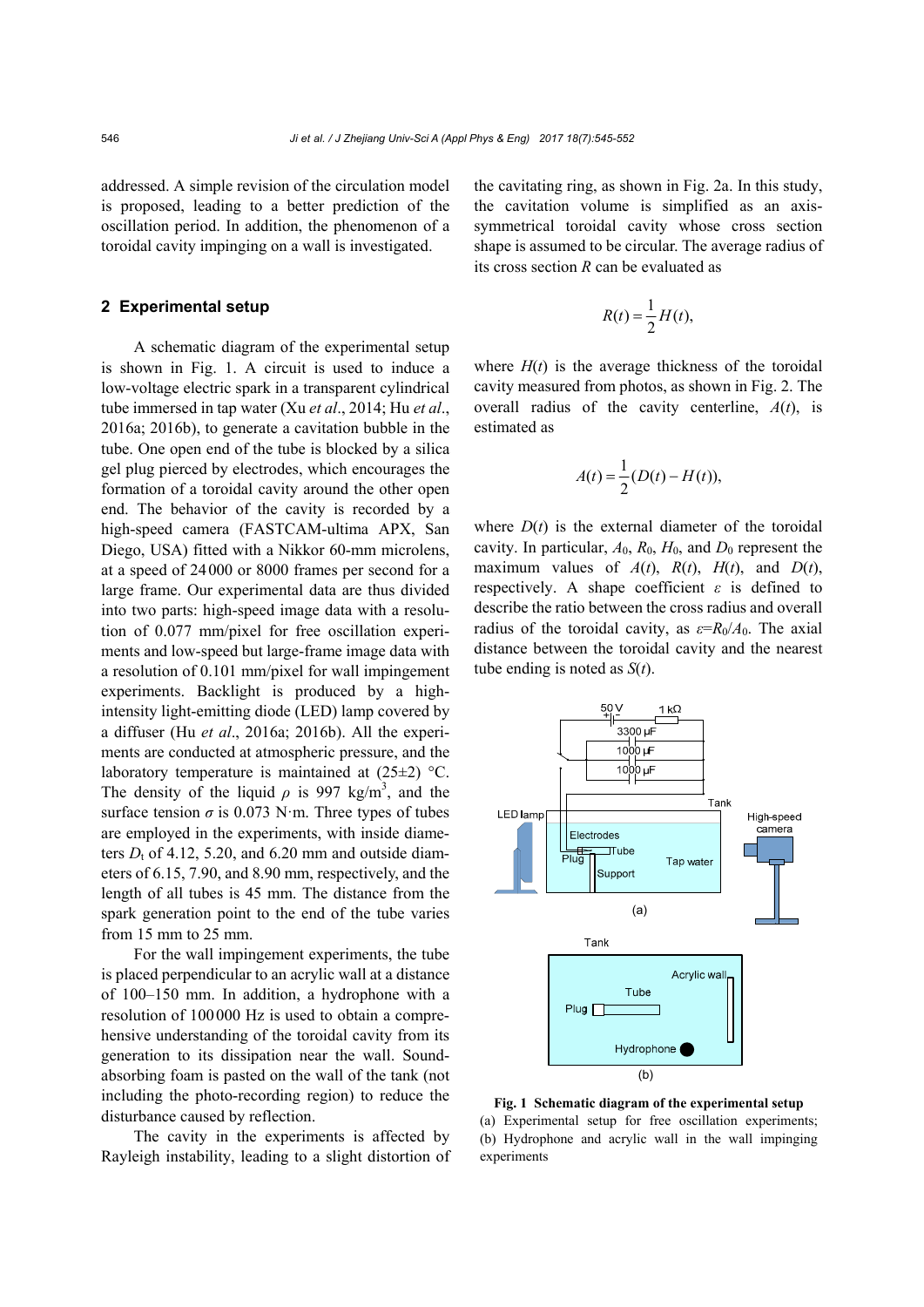

(a) Side view of a cavity captured by high-speed camera; (b) Schematic of a toroidal cavity generated outside the end of the tube

## **3 Results and discussion**

For the free oscillating toroidal cavity experiments, the typical development of a toroidal vapor cavity is shown in Fig. 3, where the moment of the electric spark is set as time *t*=0. A toroidal vapor cavity forms near the end of the tube, while the cavitation bubble inside the tube (termed the inner bubble in this study) expands. Once generated, the toroidal cavity continues moving away from the tube ending in the axial direction. When it first appears, the overall radius *A* is close to the internal radius of the tube, and the toroidal cavity then expands in both the overall and cross radial directions. After the inner bubble reaches its largest volume at 1.042 ms, the toroidal cavity begins to shrink. Throughout the oscillation period of the inner bubble, i.e., from 0 to 2.542 ms in Fig. 3, the toroidal cavity undergoes three cycles of expansion-contraction. At *t*=2.542 ms, the collapse of the inner bubble produces a shockwave, causing an obvious compression of the cavity. The rebound of the inner bubble is quite weak, with negligible effect on the oscillation of the toroidal cavity, which continues moving axially and oscillating radially.

Fig. 4a shows the first five oscillation periods of the toroidal cavity in Fig. 3. The distance between the end of the tube and the cavity, *S*(*t*), is nearly a regular ramp function, which implies that the toroidal cavity translates with an approximately constant speed  $V_z$ , on which the expansion and collapse of the inner

bubble has no effect. At  $t=2.542$  ms, which is  $t_c$  in Fig. 4a, the inner bubble collapses to its minimum volume. A dimensionless thickness,  $\gamma = 2(H(t) - \bar{H})/$ Δ*H*, is used to measure the cross radial oscillation in a unit form, as shown in Fig. 4b, which depicts the mean thickness and oscillation amplitude in the first period after  $t_c$ . The time  $t_c$  divides the oscillation process of the toroidal cavity into two stages. During the early stage, the oscillation is significantly affected by the inner bubble, leading to several irregular oscillating periods. After  $t_c$ , however, the energy dissipation significantly weakens the influence of the inner bubble on the toroidal cavity, and both the frequency and the amplitude of the average thickness *H* become fairly stable, especially for a weak toroidal cavity (dashed line in Fig. 4b). The minimum value of *H* in this stable stage appears at  $t_c$ , due to the shockwave produced by the collapse of the inner bubble. The external radius  $B(t)$ , the thickness  $H(t)$ , and the overall radius  $A(t)$  show a similar oscillation period during the stable stage, but the oscillation phases of *H*(*t*) and *A*(*t*) are nearly reversed.



**Fig. 3 Sequence of the oscillating toroidal cavity**  The largest length of the inner cavitation bubble is 16.5 mm, while the distance from the spark point to the end of the tube is 13.2 mm. The tube used here has an inside diameter  $D<sub>t</sub>$  of 5.20 mm, and the reference circulation *Γ*ref in this case is  $0.0522 \text{ m}^2/\text{s}$ 

The oscillation of a ring-shaped cavity was modeled by Chahine and Genoux (1983b), using the method of matched asymptotic expansions. It was claimed that the dynamics of the cavity follows an equation analogous to the Rayleigh-Plesset equation: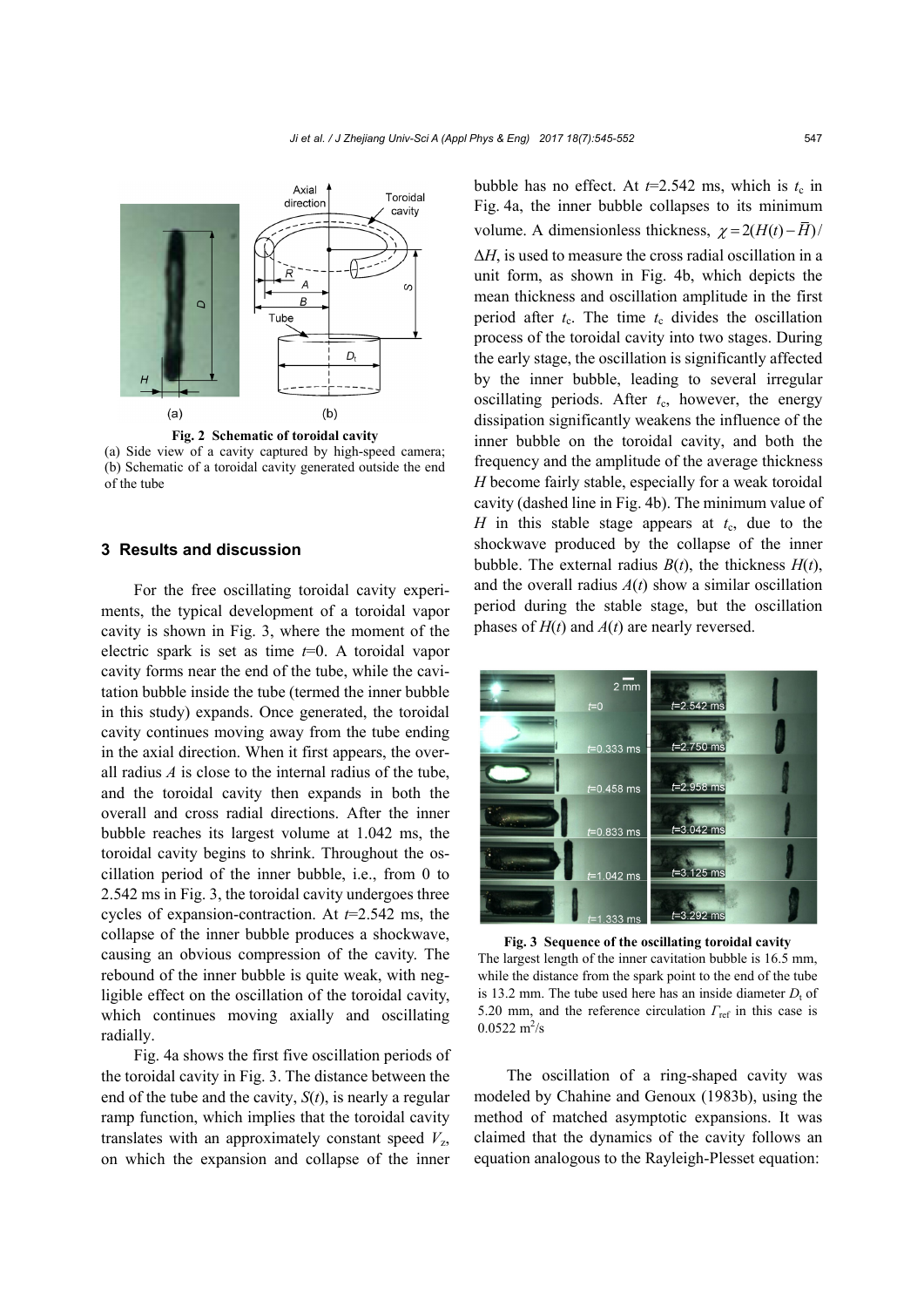$$
(R\ddot{R} + \dot{R}^{2}) \ln \frac{R}{8A_{0}} + \frac{1}{2} \dot{R}^{2}
$$
  
=  $\frac{1}{\rho} \left[ P_{0} - \frac{\rho}{2} \left( \frac{\Gamma}{2\pi R} \right)^{2} - P_{v} - P_{g0} \left( \frac{R_{0}}{R} \right)^{2k} + \frac{\sigma}{R} \right],$  (1)

where *k* stands for the polytropic exponent that characterizes the thermodynamic evolution of gas; *Γ* is the circulation;  $P_{g0}$  is the partial pressure of noncondensable gas,  $980.8$  Pa;  $P_0$  is the environmental pressure, maintained at 101 kPa;  $P_v$  is the vapor pressure of water,  $1.96 \times 10^3$  Pa. Eq. (1) focuses on the pulsation of *R*, while the oscillation of *A* is assumed to be negligible. In this study, however, the oscillation amplitude of the overall radius Δ*A* has the same order of magnitude as  $\Delta H$ , as shown in Fig. 4. The experimental results related to the variation of *A* are shown



**Fig. 4 (a) Temporal variation of toroidal cavity parame**ters corresponding to Fig. 3 (the left vertical axis  $Y(t)$ **represents**  $B(t)$ ,  $A(t)$ , and  $H(t)$ ;  $V_z = 5.43$  m/s,  $H_0 = 1.75$  mm, *τ***=0.5 ms); (b) Two cases of the dimensionless thickness of the toroidal cavity in relation to time (the solid line represents the case in Fig. 4a, and the dashed line represents a** toroidal cavity with  $V_z=4.03$  m/s,  $H_0=0.75$  mm, and  $\tau$ =0.25 ms; the large symbols correspond to  $t_c$ )

in Fig. 5, where the shape ratio *ε* ranges from 0.05 to 0.35. The average overall radius  $\overline{A}$  (during the stable stage) depends solely on the tube diameter. A simple correlation of  $\overline{A} \sim 0.54D_t$  agrees well with the results for every tube diameter employed. On the other hand, the relative oscillation amplitude of  $\Delta A/\overline{A}$  varies linearly with *ε*, as shown in Fig. 5b. By fitting the experimental data, the oscillation of *A* can be evaluated as  $\Delta A/\overline{A} = 0.51\varepsilon$ .



**Fig. 5 Characteristics of ring vortex cavity with macroscopic radius: (a) ratio between average overall radius** *A* **and diameter; (b) oscillation amplitude of** *A* **against** *ε*

According to Chahine and Genoux (1983b), the assumption of a constant *A* in Eq. (1) leads to a scale law of  $\tau \sim M$ , where *M* is a characteristic time depending on the geometry of the toroidal cavity, as *M*=*R*<sub>0</sub>( $\rho$ /Δ*P*)<sup>0.5</sup>[ln(8/*ε*)]<sup>0.5</sup>, where Δ*P*=*P*<sub>0</sub>−*P*<sub>v</sub>. The scale law can be used to describe the pulsation period of the cavity, so it is of interest to test its accuracy in cases with relatively strong oscillation of the overall radius. As shown in Fig. 6, the linear correlation still agrees well with the experimental results, while the error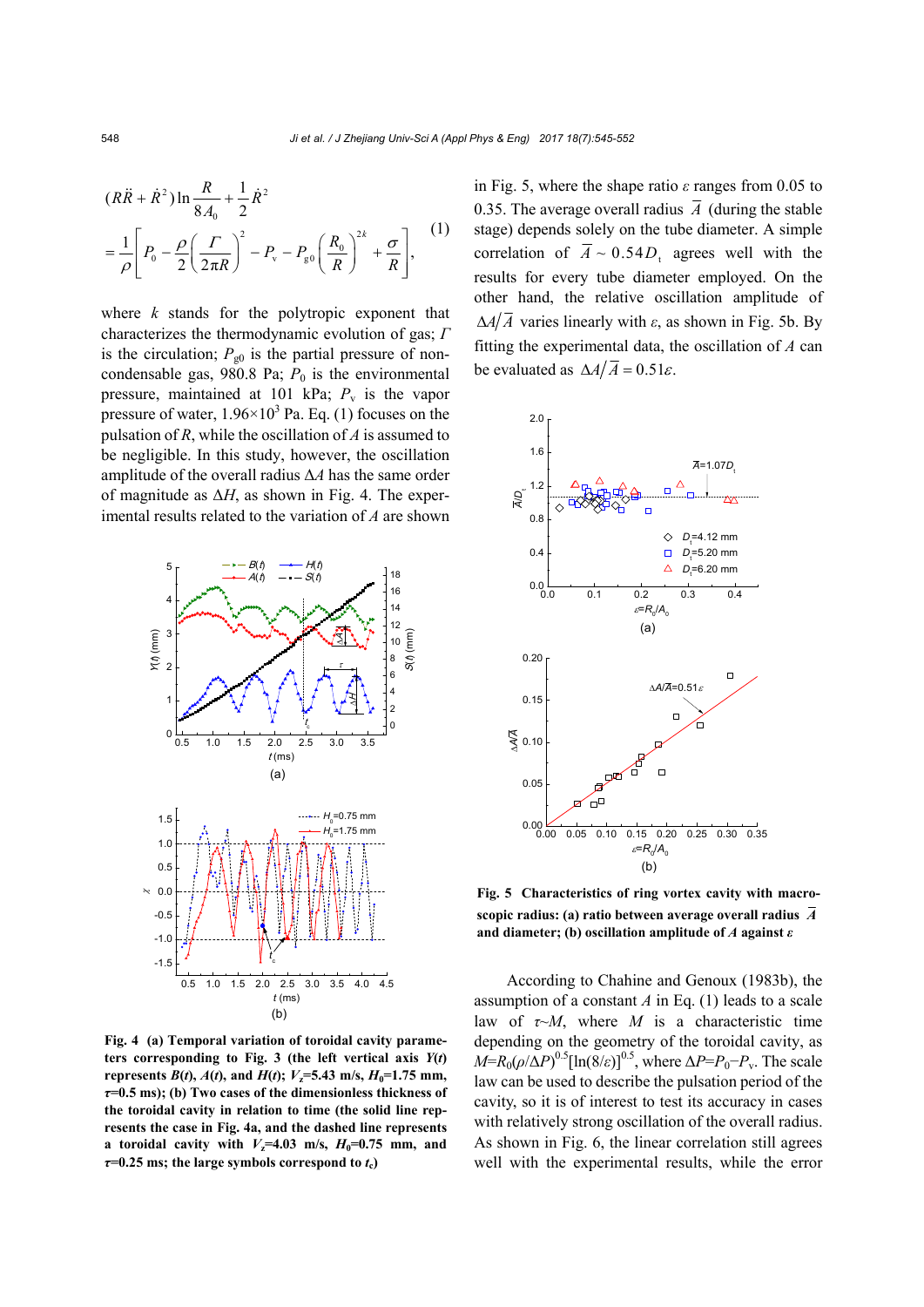becomes larger with increasing *M*. This conclusion implies that the interaction between radial oscillation and cross oscillation is rather weak, and therefore Eq. (1) can be used to model the oscillation of the cross section radius *R*.

To apply Eq. (1) to the dynamic analysis of the toroidal cavity, the circulation *Γ* around the cross section of the cavity must be evaluated. Two methods have been established in the literature for evaluating the parameter *Γ*. The first method is based on a simple line vortex model, assuming that the surrounding flow field of the cavity is analogous to a vortex ring with a line core (Shariff and Leonard, 1992; Dziedzic and Leutheusser, 1996). According to the Biot-Savart law, the circulation is

$$
\Gamma_1 = 2R_0 V_z,\tag{2}
$$

where  $V<sub>z</sub>$  is the translation velocity of the toroidal cavity.

The second method is proposed by Chahine and Genoux (1983b), based on the following equation:

$$
\left(\varepsilon \log \frac{8}{\varepsilon} - \frac{1}{2}\varepsilon\right) \Gamma_2^2 - 4\pi R_0 V_z \Gamma_2 + \frac{4\pi R_0 \sigma}{\rho} = 0. \tag{3}
$$

In cases at millimeter scale, the effect of surface tension is negligible, and therefore Eq. (3) is the same as the hollow core model of the vortex ring (Sullivan *et al*., 2008). The circulation is

$$
\Gamma_2 = \frac{4\pi R_0 V_z}{\left(\varepsilon \log \frac{8}{\varepsilon} - \frac{1}{2}\varepsilon\right)}.
$$
\n(4)

The equations for *Γ*1 and *Γ*2 are applied to the corresponding experimental cases. In addition, a reference circulation *Γ*ref is calculated from the experimental results of *τ* by the method of Newton iteration. Fig. 7a compares the calculated circulation and the reference value. Eq. (2) usually underestimates the circulation, while the results of Eq. (4) are always larger than *Γ*ref. Fig. 7b shows the numerical solution of a typical case of *ε*=0.305, where *Γ*1 and *Γ*2 are used in Eq. (1). The deviation between *Γ*ref and the evaluated circulations leads to wrong results for both the amplitude and the frequency of the oscillation, proving that an appropriate estimation method for *Γ* is important. The calculation of  $\Gamma_2$  accounts for the void vortex core, based on the assumption that the sizes of both the entire cavity and the void core are negligible. In the case of a toroidal cavity, the vortex core is an oscillating toroidal cavitation bubble, and therefore the circulation will be overestimated using the values of  $R_0$  and  $\varepsilon$ . Based on the experimental results in this study, the accuracy of the circulation can be improved by replacing the average factors of  $R_0$  and  $\varepsilon$  in Eq. (4) with the minimal values during the oscillation of the toroidal cavity. The revised equation is

$$
\Gamma_3 = \frac{4\pi R_1 V_z}{\left(\varepsilon_1 \log \frac{8}{\varepsilon_1} - \frac{1}{2} \varepsilon_1\right)},
$$
\n(5)

where  $\varepsilon_1 = R_1/A_1$ , and  $R_1$  and  $A_1$  are the cross-section radius and overall radius of the toroidal cavity at its minimal size, respectively. The results of  $\Gamma_3$  are always between *Γ*1 and *Γ*2 and agree better with the experiments, as shown in Fig. 7. Therefore, Eqs. (1) and (5) constitute an estimation model for the oscillation of the toroidal cavity.



**Fig. 6 Oscillation period** *τ* **against characteristic time** *M*

With the basic understanding of vortex-ring cavitation mentioned above, we investigate the phenomenon of a toroidal cavity impinging on a fixed wall. The toroidal cavities investigated varied in the following ranges: *ε*: 0.03–0.3, *R*0: 0.1–0.75 mm, and  $V_z$ : 3–5 m/s. Similarly to a non-cavitating vortex ring impinging on a wall (Walker *et al.*, 1987; Xu *et al.*, 2013), as a toroidal cavity approaches a wall, the center of the cavity (or vortex ring) slows down and finally oscillates weakly near the wall at a distance of 1.2 mm (Fig. 8). The toroidal cavities maintain a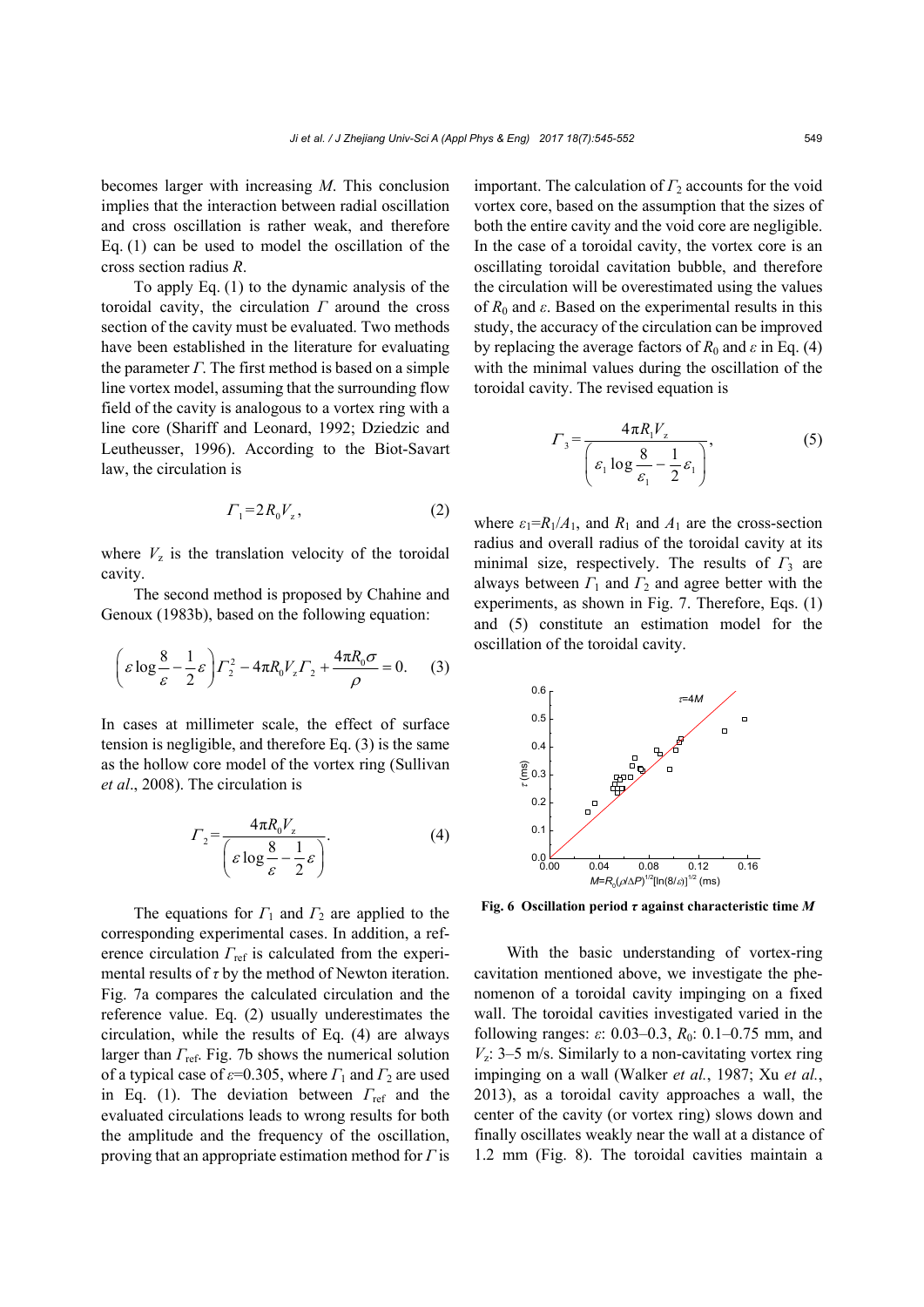limited distance of 1.0–1.5 mm from the wall in all our experiments. Moreover, the cavity is stretched along the overall radial direction, which means that the overall radius  $A(t)$  increases under the influence of a wall. The cavity shrinks and breaks up into a



**Fig. 7 Circulation for vortex ring estimated by three methods:** (a) comparison of the three models with  $\Gamma$ <sub>ref</sub>; **(b) a typical case of**  $\varepsilon = 0.305$ **,**  $D_t = 5.20$  **mm** 

The experimental results are shown as squares, while the simulation curves from three different circulation models are shown as dashed lines

number of discrete cavities. Eventually, it disappears due to energy dissipation, while *A*(*t*) reaches its maximum value  $A_{\text{max}}$ .

The maximum expansion ratio of the cavity impinging on a wall,  $\alpha = A_{\text{max}}/A_0$ , varying with  $\varepsilon$ , is shown in Fig. 9. Our experimental results fit well, with a scaling law of  $\alpha \sim \varepsilon^{0.25}$ .

With the help of a hydrophone, a comprehensive investigation of the toroidal cavity oscillation is viable. The time history of the toroidal cavity from its generation to its dissipation near the wall is shown in Fig. 10a. The low-frequency noise (below 200 Hz) is eliminated by a high-pass filter. The inner bubble expands to its largest volume at  $t_1$  and collapses at  $t_c$ . The overall radius of the toroidal cavity increases when the vortex ring is significantly affected by the wall at  $t_2$ . Regular oscillation periods are observed between  $t_c$  and  $t_2$ , while the amplitude decreases when the cavity moves away from the hydrophone. Moreover, the fast Fourier transform (FFT) is used to reveal the spectral characteristics during the regular oscillation periods  $(t_c-t_2)$ . The oscillation frequency measured by hydrophone is 2150 Hz (Fig. 10c), which is approximately the same as the value measured by image, 2222 Hz. Thus, the cross radial oscillation can be measured both by high-speed camera and by hydrophone. As the cavity approaches the wall, intense fluctuation appears (Fig. 10b), and the oscillation becomes non-periodic.

#### **4 Conclusions**

The oscillation of toroidal cavities induced by vortex rings is investigated experimentally. An

![](_page_5_Figure_10.jpeg)

**Fig. 8 A toroidal cavity impinging on a fixed wall (from left to right)** 

(a) Mirror images seen on the right side of the cavity due to the reflection effect of the wall (the cavity occupied here has a size  $H_0$ =1.4 mm,  $A_0$ =3.57 mm, a translation velocity  $V_z$ =4.86 m/s, and an oscillation frequency  $\neq$ 2200 Hz before impact; the circle denotes that the toroidal cavity collapses and breaks up into a number of discrete cavities); (b) Trajectory of the cavity in Fig. 8a (*L* is the distance from the center of the toroidal cavity to the wall; points are 0.125 ms apart)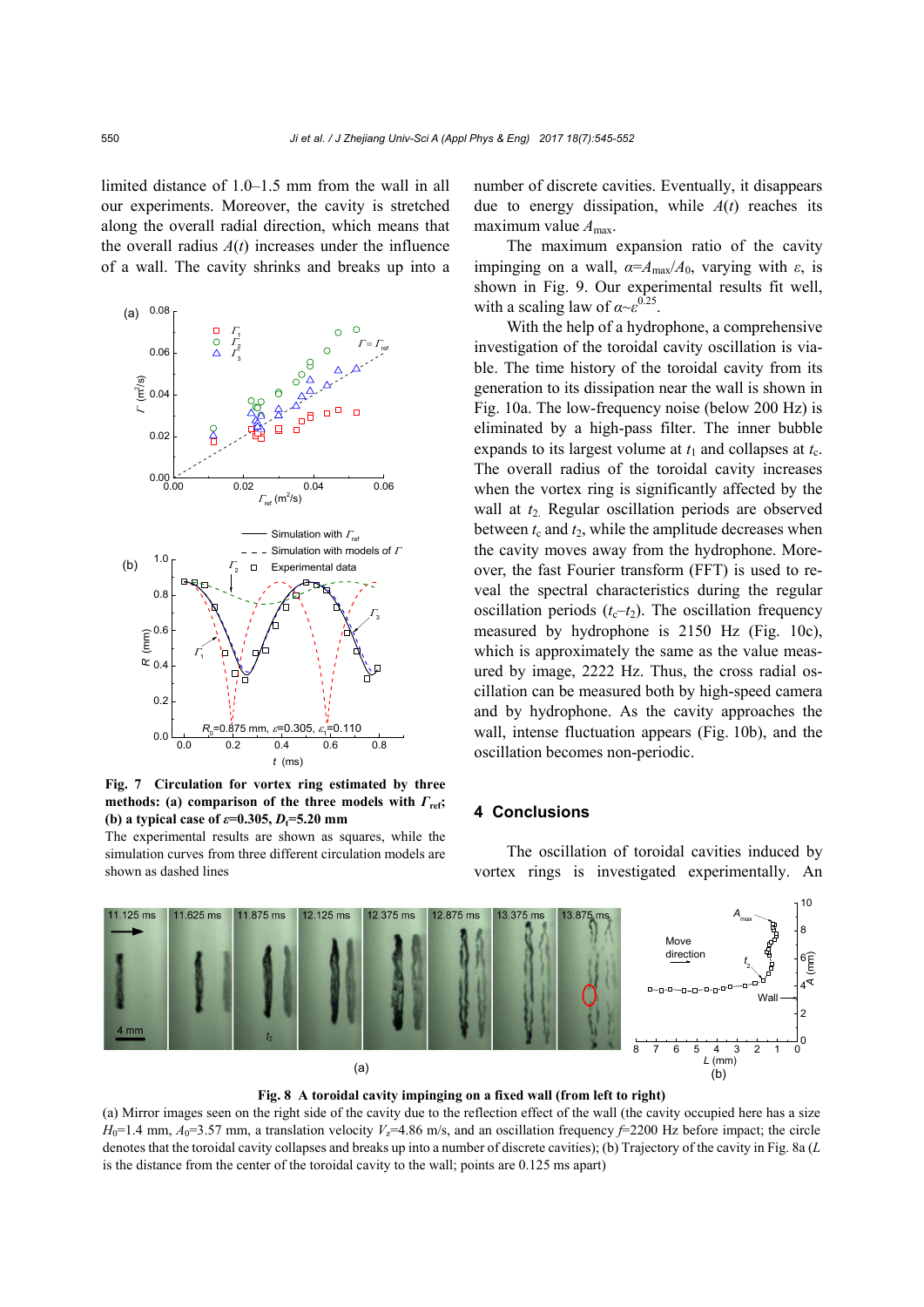![](_page_6_Figure_1.jpeg)

**Fig. 9 The maximum expansion ratio of the cavity impinging on a wall,**  $\alpha = A_{\text{max}}/A_0$ **, varying with**  $\varepsilon$ 

![](_page_6_Figure_3.jpeg)

**Fig. 10 Time history and spectrum of the oscillating cavity in Fig. 8: (a) time history of the toroidal cavity from its generation to its dissipation near the wall (the inner bub**ble expands to its largest volume at  $t_1$  and collapses at  $t_c$ ; **the ring radius of the toroidal cavity increases when the**  vortex ring is affected by the wall at  $t_2$ ); (b) partial en**largement of Fig. 8a; (c) spectrum recorded by hydrophone in the region**  $t_c-t_2$ 

approximate constant translation speed and a steady oscillation period are observed in the experiments, and the cross radial oscillation of the toroidal cavity can be measured both by high-speed camera and by hydrophone. The overall radius of the toroidal cavity oscillates with an amplitude of  $\Delta A/\overline{A} \sim \varepsilon$ , which can be neglected when *ε* < 1. The experimental data agree well with the theoretical analysis:  $\tau \sim R_0(\rho/\Delta P)^{0.5} \times$  $[\ln(8/\epsilon)]^{0.5}$ . By comparing three equations and the experimental results, an estimation model of circulation is proposed, which is calculated as Eq. (5). Furthermore, when a toroidal cavity impinges on a fixed wall, the experimental results show that the maximum expansion ratio of the cross radius has a scaling law of *α*~*ε* 0.25.

#### **References**

Chahine, G.L., Genoux, P.F., 1983a. Collapse of a cavitating vortex ring. *Journal of Fluids Engineering*, **105**(4):400- 405.

http://dx.doi.org/10.1115/1.3241018

- Chahine, G.L., Genoux, P.F., 1983b. Static and dynamic quilibrium of a vaporous vortex-ring. *Journal de Mecanique Theorique et Appliquee*, **2**(5):829-857 (in French).
- Chahine, G.L., Johnson, V.E., Lindenmuth, W.T., *et al*., 1985. The use of self-resonating cavitating water jets for underwater sound generation. *The Journal of the Acoustical Society of America*, **77**(1):113-126. http://dx.doi.org/10.1121/1.392274
- Dziedzic, M., Leutheusser, H.J., 1996. An experimental study of viscous vortex rings. *Experiments in Fluids*, **21**(5): 315-324.

http://dx.doi.org/10.1007/BF00189051

- Genoux, P.F., Chahine, G.L., 1984. Collapse of a toroidal bubble near a solid wall. ASME Cavitation and Multiphase Flow Forum, p.69-72.
- Hu, L., Shen, Y.N., Chen, W.Y., *et al*., 2016a. Experimental investigation on submerged gas-liquid mixture injection into water through a micro-channel. *International Journal of Multiphase Flow*, **83**:39-50.

http://dx.doi.org/10.1016/j.ijmultiphaseflow.2016.03.012

Hu, L., Liu, Q., Chen, W.Y., *et al*., 2016b. Normalizing study on the characteristic size of the stable cavity induced by a gas-jet penetrating into a liquid sheet. *Experimental Thermal and Fluid Science*, **70**:228-235.

http://dx.doi.org/10.1016/j.expthermflusci.2015.09.017

Jiang, L., Ge, H., Feng, C.L., *et al*., 2015. Numerical simulation of underwater explosion bubble with a refined interface treatment. *Science China Physics, Mechanics & Astronomy*, **58**(4):1-10.

http://dx.doi.org/10.1007/s11433-014-5616-9

Johnson, V.E.Jr., Chahine, G.L., Lindenmuth, W.T., *et al*.,